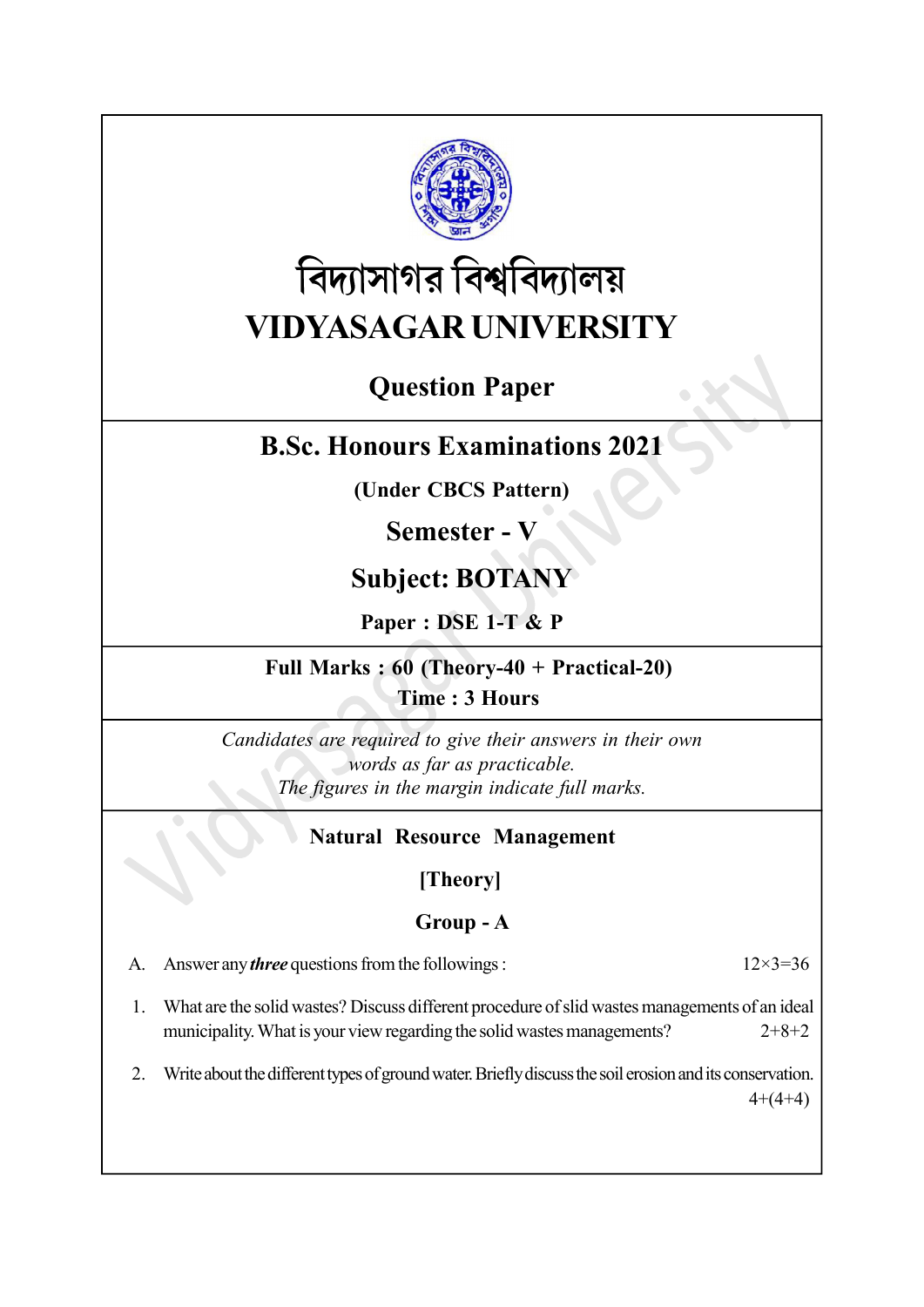- 6. Write short notes on : National Biodiversity action plan Hotspots of Biodiversity Urban problems related to energy Intellectual property right.  $3+3+3+3$ Group - B B. Answer any **two** questions from the followings :  $2 \times 2 = 4$ 1. What is ecological foot print? 2. What is GIS? 3. Give full form of CBD & EIA 4. What are aquifers? [Practical] Group - A A. Answer any one question from the following :  $15 \times 1 = 15$ 1. Describe the solid waste generated by a domestic system (biodegradable and non-biodegradable)
- 5. What is deforestation? Discuss various causes for deforestation. Describe different measures taken to protect forest. 2+5+5

3. What is a dam? Write two advantages and two disadvantages of constructing a big dam. What are non-renewable resources of energy? Give two examples. Write four disadvantages of fossil fuel.  $3+3+2+2+2$ 

4. Give an account of the different types of natural resource management strategies implemented

by the Indian government. What is silviculture?

- 
- and mention its impact on land degradation.  $10+5$
- 2. Describe the techniques used for calculation and analysis of ecological footprint. Mention its utility.  $10+5$

 $10+2$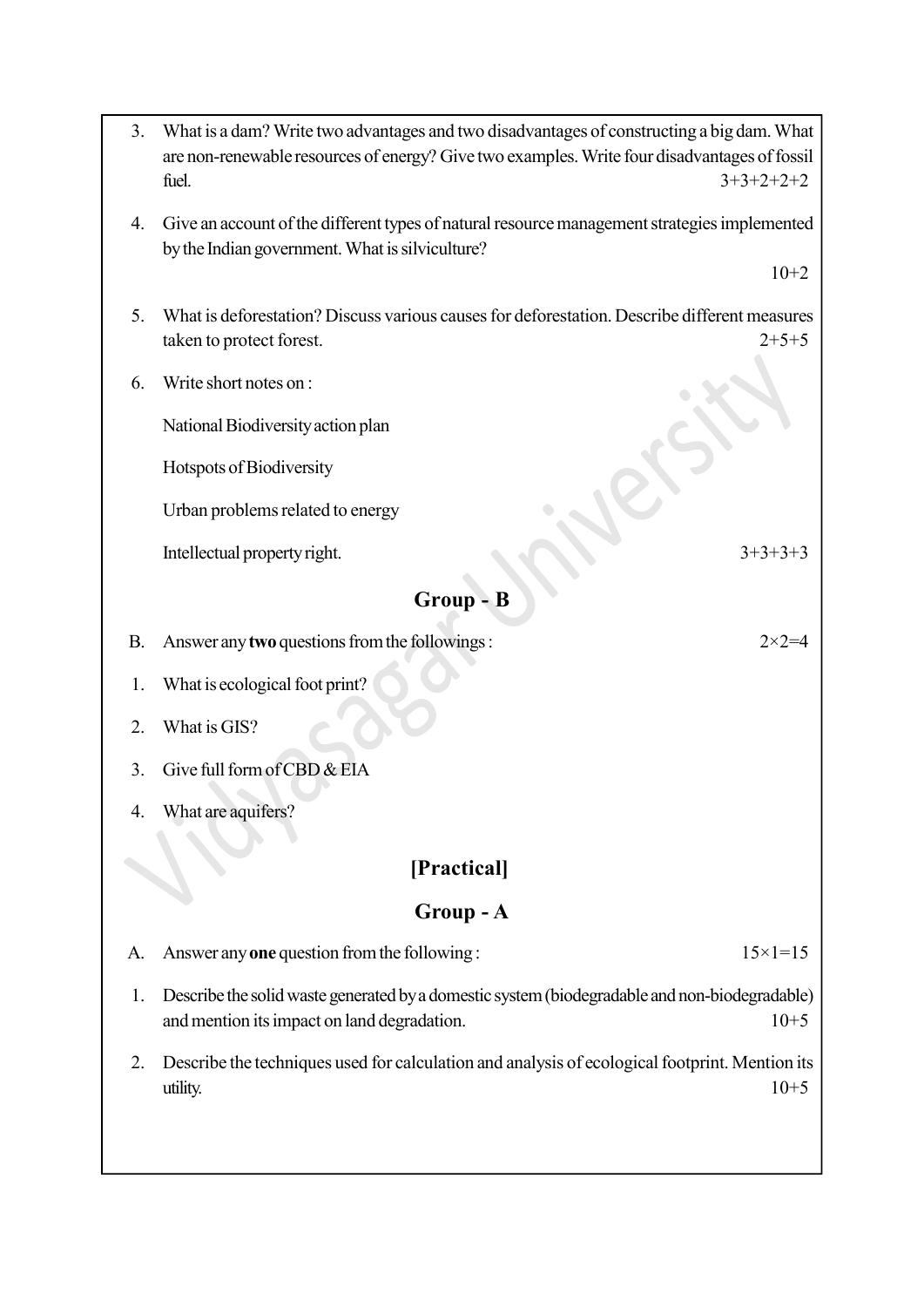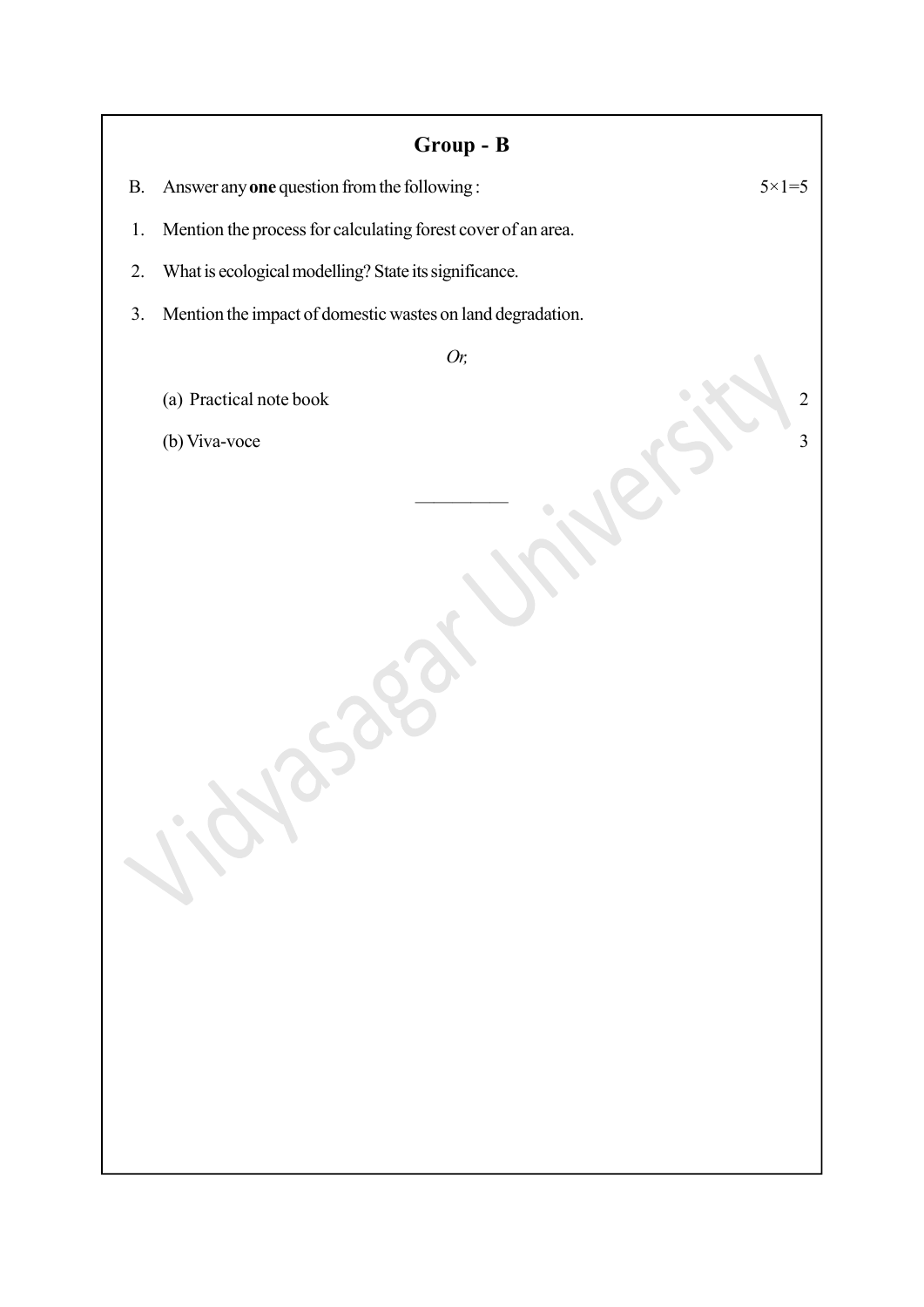# Or

## **Biostatistics**

[Theory]

## Group - A

| A.        | Answer any <i>three</i> questions from the followings:                                                                                                                                                                                                     | $12\times3=36$    |  |  |
|-----------|------------------------------------------------------------------------------------------------------------------------------------------------------------------------------------------------------------------------------------------------------------|-------------------|--|--|
| 1.        | How do you define mean, median and mode? Give examples of each. Briefly enumerate the<br>merits and demerits of mean, median and mode.                                                                                                                     | $(2+2+2)+(2+2+2)$ |  |  |
| 2.        | Give an account of different methods of sampling. What are the limitations of sampling? Give<br>explanatory notes on skewness and kurtosis.                                                                                                                | $3+3+6$           |  |  |
| 3.        | Define correlation coefficient. Illustrate different types of correlations with suitable examples.<br>Explain regression and state its significance.                                                                                                       | $3+3+6$           |  |  |
| 4.        | What do you mean by measures of dispersion? What are the different types of absolute measures<br>and relative measures? Compare quartile deviation, mean deviation and standard deviation<br>based on definition, formula, merits and demerits.<br>$2+4+6$ |                   |  |  |
| 5.        | Write short notes on                                                                                                                                                                                                                                       |                   |  |  |
|           | (a) Variance,                                                                                                                                                                                                                                              |                   |  |  |
|           | (b) Coefficient of variation,                                                                                                                                                                                                                              |                   |  |  |
|           | (c) Standard error.                                                                                                                                                                                                                                        |                   |  |  |
|           | How will you measure the dispersion of series of observations?                                                                                                                                                                                             | $3+3+3+3$         |  |  |
| 6.        | Define chi square and write its formula illustrating all components of it. Explain degree of freedom                                                                                                                                                       |                   |  |  |
|           | and probability level used in determining goodness of fit stating their significance.                                                                                                                                                                      | $3+3+6$           |  |  |
| Group - B |                                                                                                                                                                                                                                                            |                   |  |  |
| В.        | Answer any two questions from the followings:                                                                                                                                                                                                              | $2 \times 2 = 4$  |  |  |
| 1.        | Why measurement of standard deviation is more applicable than mean deviation?                                                                                                                                                                              |                   |  |  |
| 2.        | What is class interval?                                                                                                                                                                                                                                    |                   |  |  |
| 3.        | Write on the characteristic features of normal distribution.                                                                                                                                                                                               |                   |  |  |
| 4.        | What are the two rules of probability? Give examples.                                                                                                                                                                                                      |                   |  |  |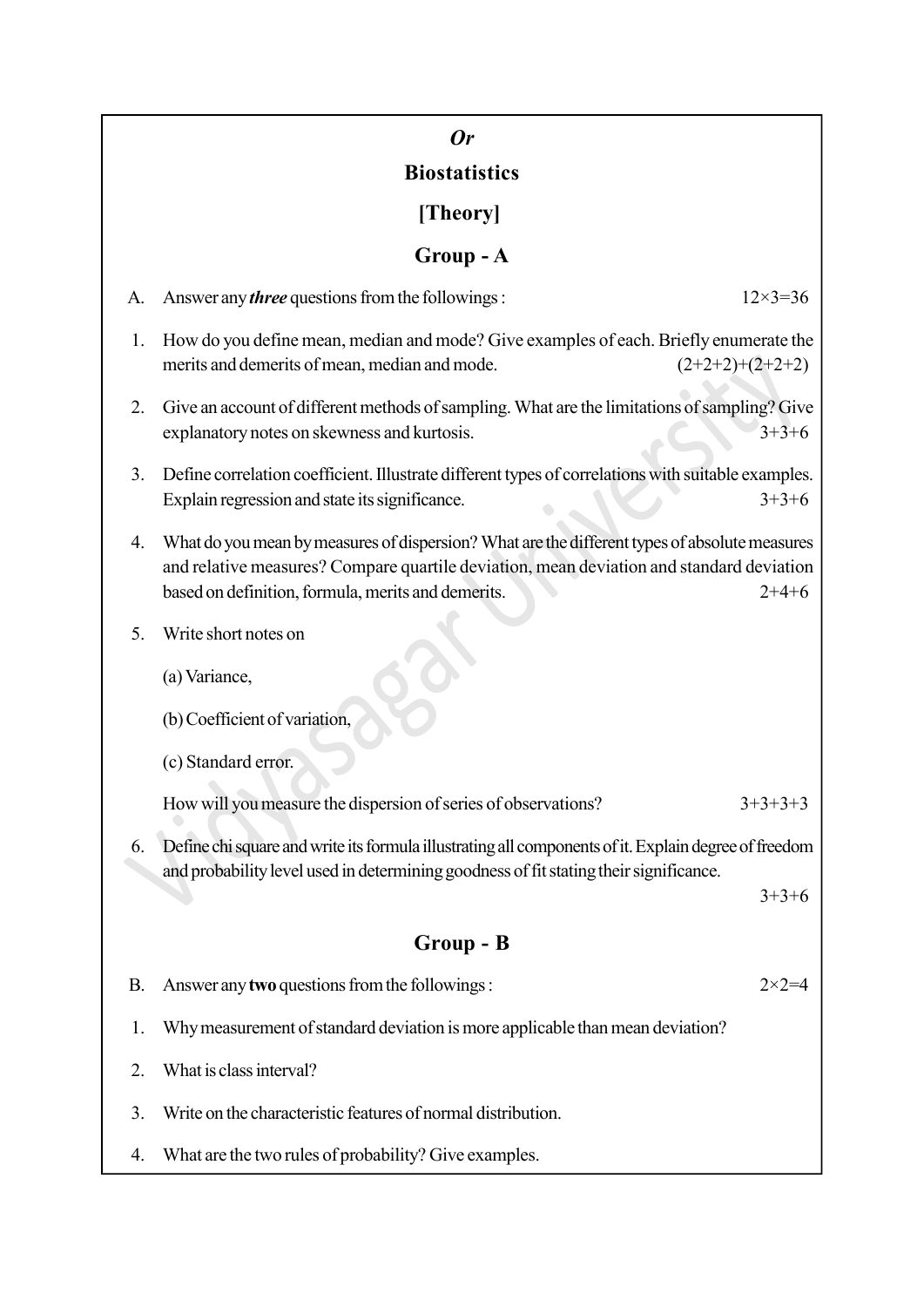#### [Practical]

#### Group - A

- A. Answer any one question from the following :  $15 \times 1 = 15$
- 1. In a  $F_2$  population of Ragi, the breeder observed 603 plants of grey coloured seeds and 217 plants of red coloured seeds. Test whether this proportion of plants is in agreement with Mendel's monohybrid ratio of  $3:1$  15
- 2. Score in examination of the students with frequency are given below. Calculate mean median and mode of the given dataset.

| <b>Scores</b> | Frequency      |
|---------------|----------------|
| $1 - 20$      | 6              |
| $21 - 40$     | 20             |
| $41 - 60$     | 45             |
| $61 - 80$     | 15             |
| $81 - 100$    | $\mathfrak{D}$ |

3. Data of different persons with age and height are given below. Calculate and interpret the correlation coefficient of the two variables below.

| Person      | Age | Height |
|-------------|-----|--------|
| A           | 16  | 150    |
| B           | 15  | 156    |
| $\mathbf C$ | 19  | 169    |
| D           | 17  | 172    |
| E           | 20  | 174    |